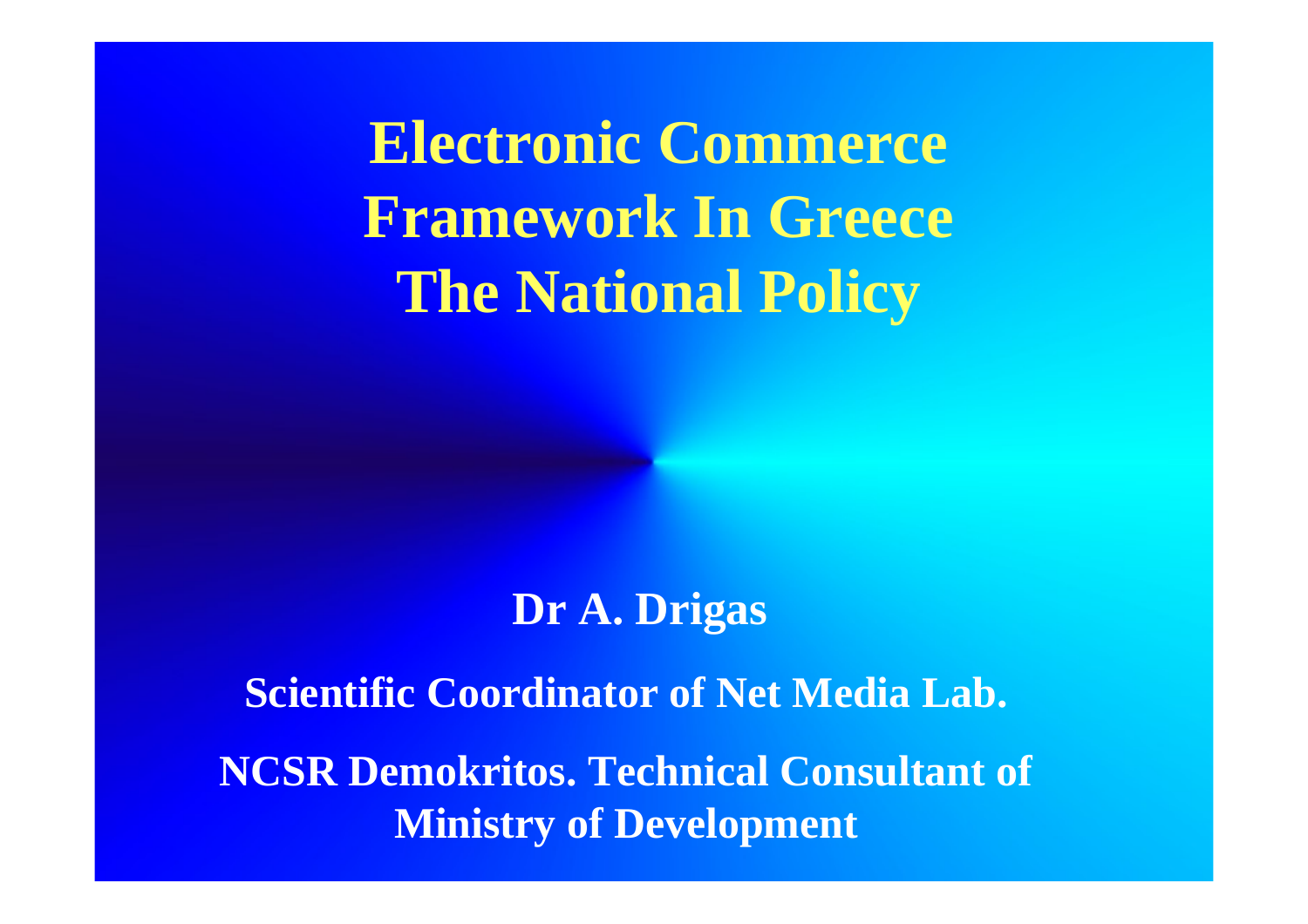# **E-commerce In 2nd Community Support Framework**

- Substructure for E-commerce in chambers of **commerce, and business unions commerce, and business unions**
- **Electronic Commerce Centers Electronic Commerce Centers**
- **Model projects for E Model projects for E -commerce commerce**
- **Projects of EDI in various production sectors Projects of EDI in various production sectors**
- **National Committee for Electronic Commerce National Committee for Electronic Commerce**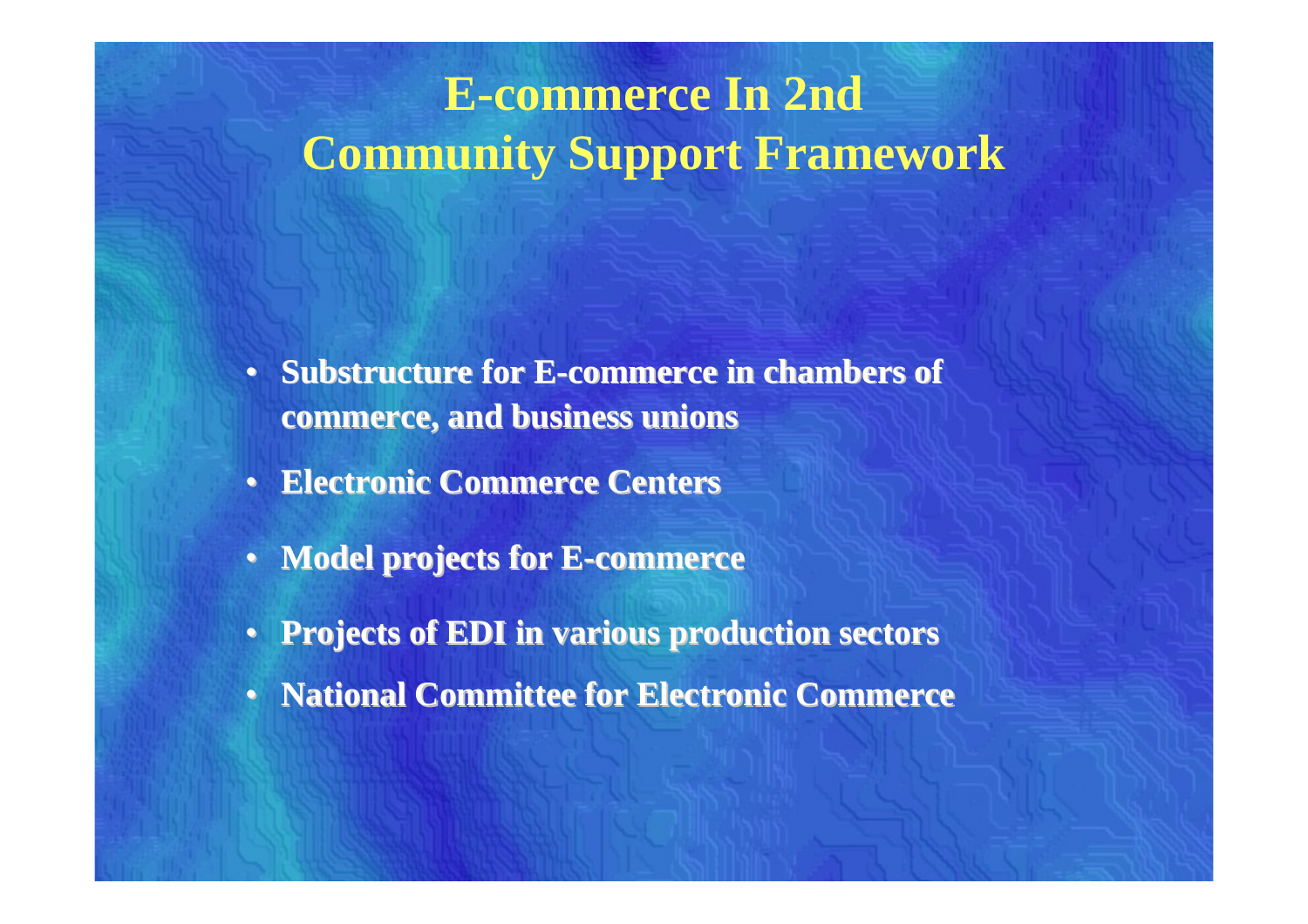# **E-commerce In 3rd Community Support Framework**

- **Substructure for E Substructure for E-procurement will be established procurement will be established**
- **The expansion of the E The expansion of the E-commerce substructures will continue commerce substructures will continue**
- **New E-commerce Substructures, trusted third parties commerce Substructures, trusted third parties**
- **SMEs will be supported to enter E will be supported to enter E-commerce & E commerce & E-business business**
- Substructures of electronic transactions between citizen and **administration (E administration (E-government) government)**
- Actions of electronic support of citizens and consumers (for **prices, quality, etc) (observatory of prices etc) prices, quality, etc) (observatory of prices etc)**
- **Training Actions for E Training Actions for E-commerce for managers in Private commerce for managers in Private and Public Sectors and Public Sectors**
- **Awareness and Information dissemination actions for E Awareness and Information dissemination actions for E-commerce commerce**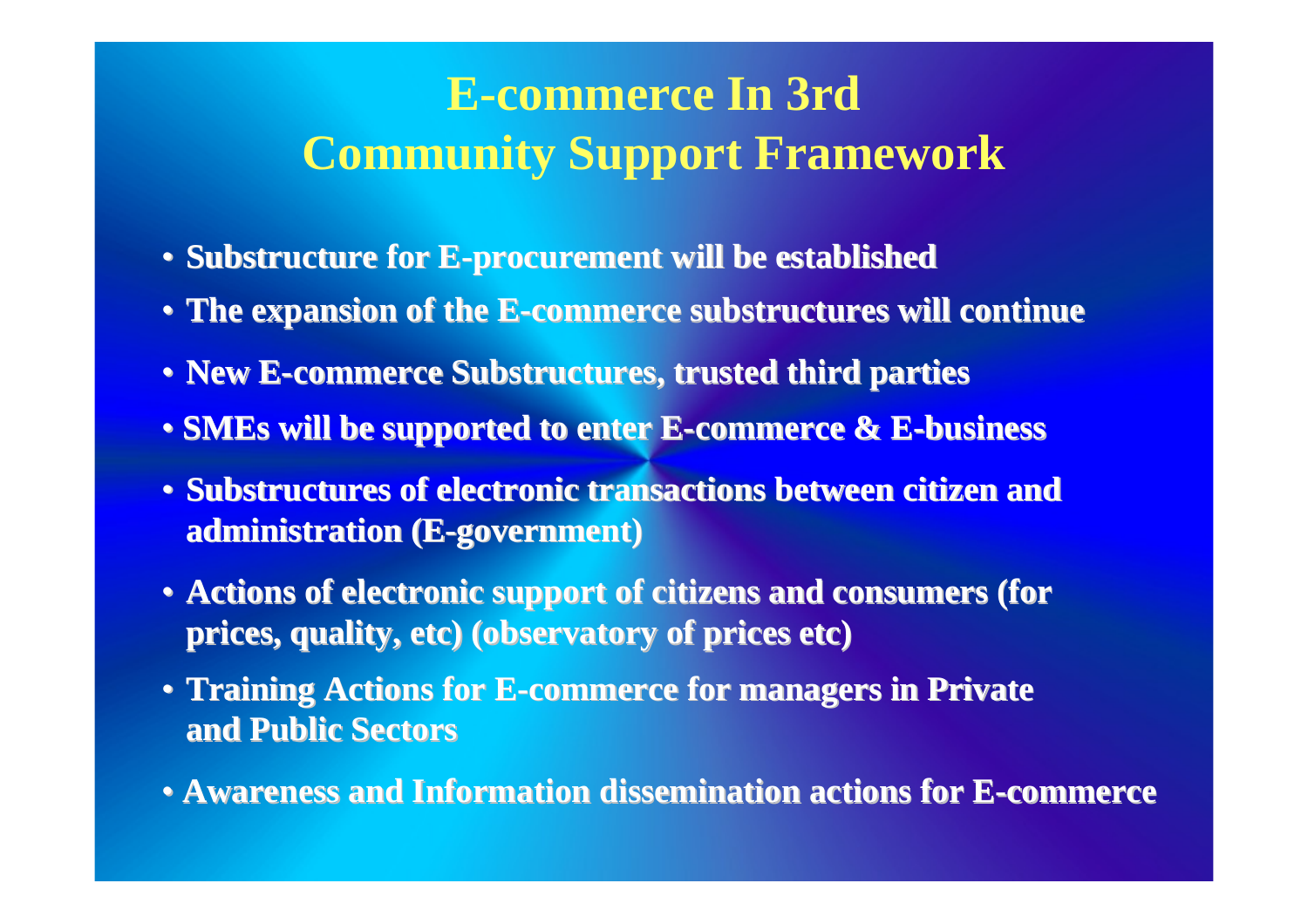**INFORMATION SOCIETY OPERATIONAL PROGRAM «Electronic government Electronic government» For the service of citizen For the service of citizen***ELECTRONIC PUBLIC PROCUREMENTS ELECTRONIC PUBLIC PROCUREMENTS* **System development of e System development of e -commerce for commerce for the management of public procurements** *End of 2000: Determination of system specifications End of 2001: Running pilot Project (that conserns electronic publishment of proclamations and electronic gathering of the needs of public organizations from the gathering of the needs of public organizations from the General Secretary of Commerce) General Secretary of Commerce) June of 2002: Pilot submit of offers and project progress reports with electronic means*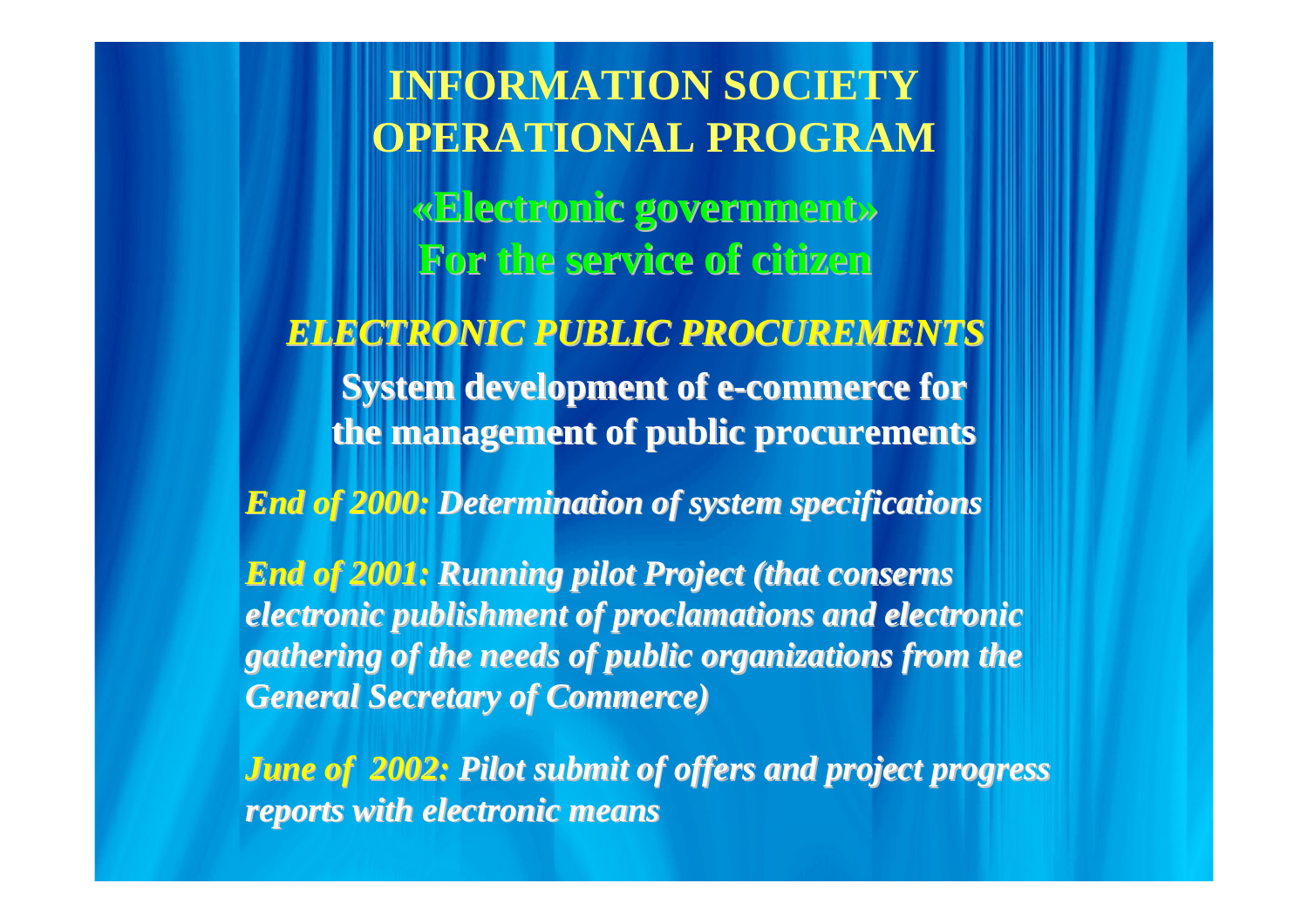**INFORMATION SOCIETY OPERATIONAL PROGRAM «Electronic government Electronic government» For the service of citizen For the service of citizen***ELECTRONIC PUBLIC PROCUREMENT ELECTRONIC PUBLIC PROCUREMENT*

*End of 2002: End of 2002: Complete functionality of the system Complete functionality of the system*

*End of 2003: Insertion of Electronic procurement systems* in 10 public organizations for the achievement of low cost *procurements procurements*

*Gradually until the end of 2005: Complete automatization of transactions between Government and citizen of transactions between Government and citizen*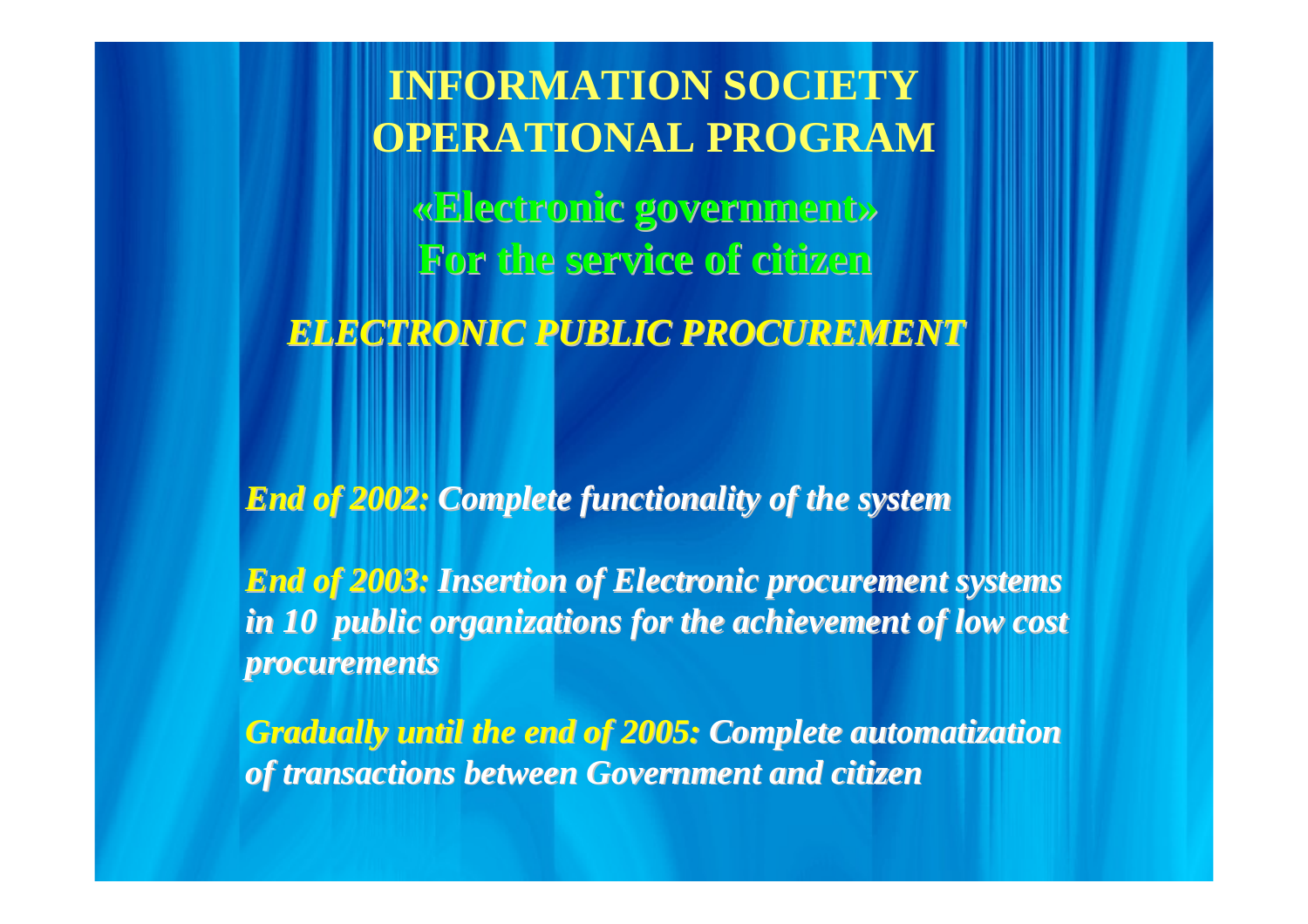**Observatory of Public procurements Observatory of Public procurements INFORMATION SOCIETY OPERATIONAL PROGRAM «Electronic government Electronic government» For the service of citizen For the service of citizen***ELECTRONIC PUBLIC PROCUREMENT ELECTRONIC PUBLIC PROCUREMENT*

*Gradually until the end of 2005: Gradually until the end of 2005: Creation and complete application of observatory Creation and complete application of observatory*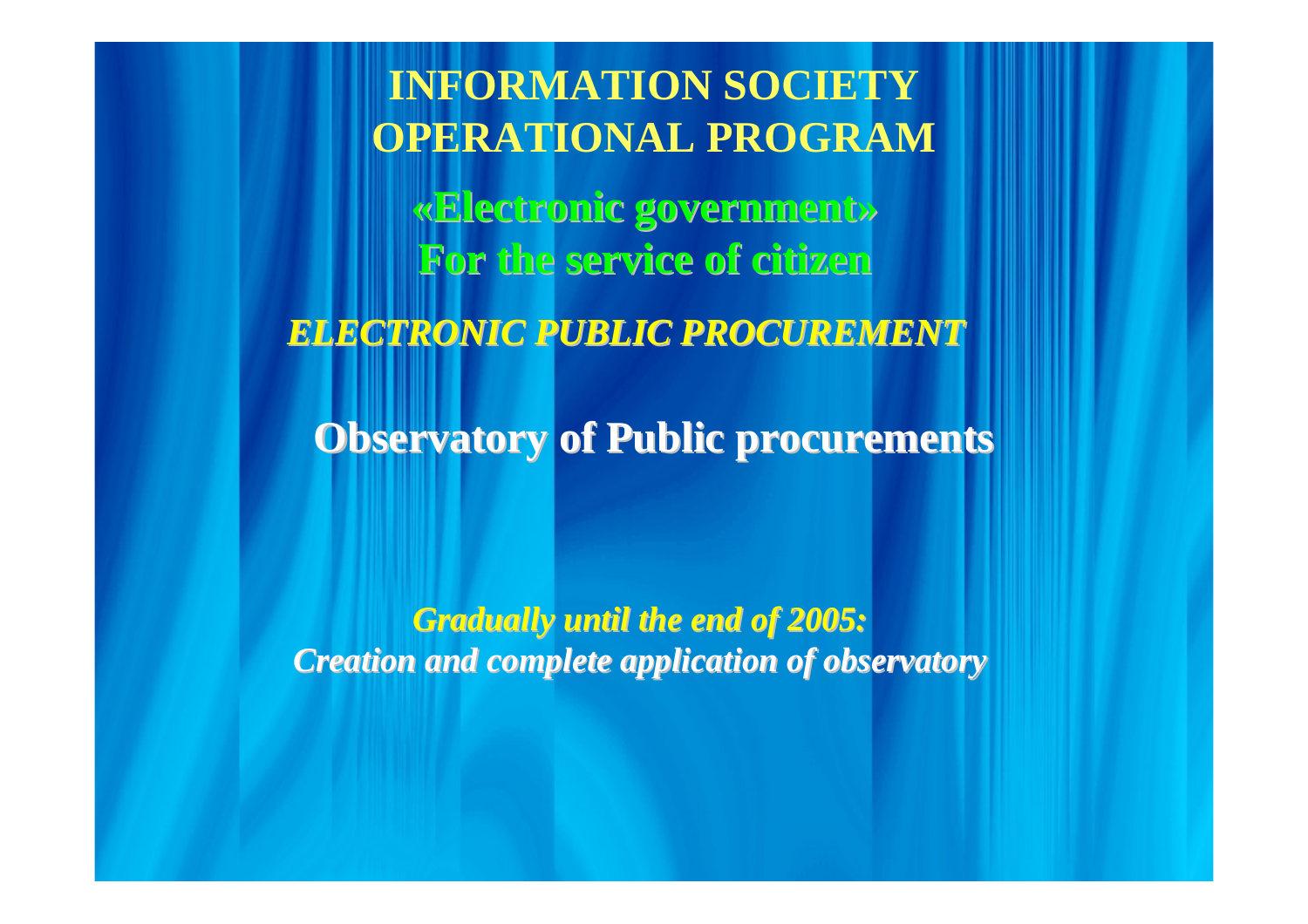**INFORMATION SOCIETY OPERATIONAL PROGRAM**

### **DIGITAL ECONOMY DIGITAL ECONOMY**

**SUPPORT OF PRIVATE INITIATIVE** *FOR THE WIDESPREADING OF E FOR THE WIDESPREADING OF E-COMMERCE COMMERCE IN COMMERCE AND SERVICES IN COMMERCE AND SERVICES* 

**Creation and extension of existings substructures** within association carriers that already offer services of **e -commerce in Small commerce in Small Medium Entreprises Sector Medium Entreprises Sector**

• *Invitation for proposals at the Invitation for proposals at the beginning of 2001 for the creation beginning of 2001 for the creation of new e of new e -commerce centers commerce centers*

• *Extension of existings projects Extension of existings projects*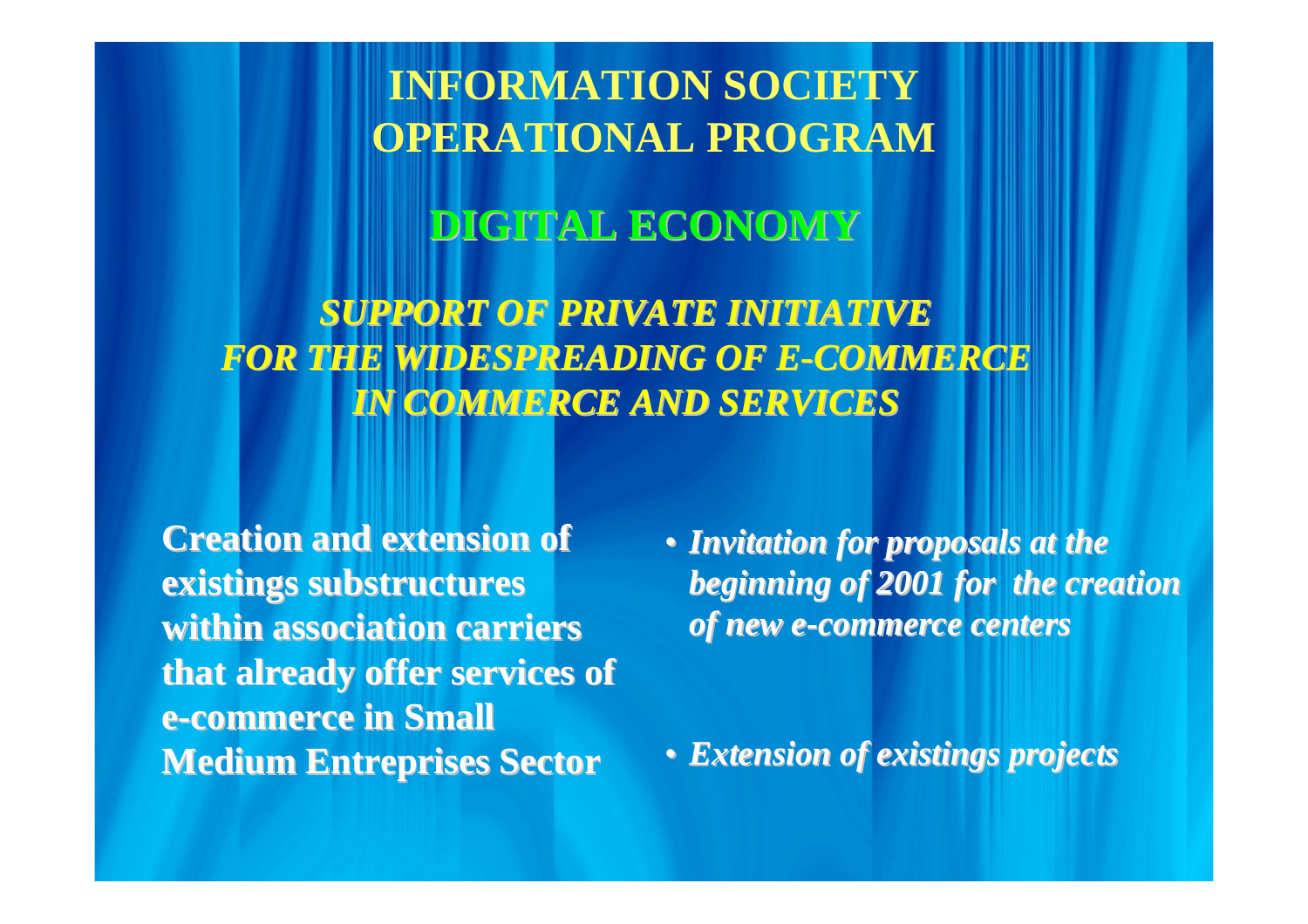**INFORMATION SOCIETY OPERATIONAL PROGRAM**

### **DIGITAL ECONOMY DIGITAL ECONOMY**

**SUPPORT OF PRIVATE INITIATIVE** *FOR THE WIDESPREADING OF E FOR THE WIDESPREADING OF E-COMMERCE COMMERCE IN COMMERCE AND SERVICES IN COMMERCE AND SERVICES* 

**Development of promotion of sales systems within Small of sales systems within Small Medium Commercial Enterprises Sector via the Internet Internet**

• *Invitation for proposals in Invitation for proposals in the years 2000, 2001, 2002, 2003, 2004, targeting SMEs 2003, 2004, targeting SMEs*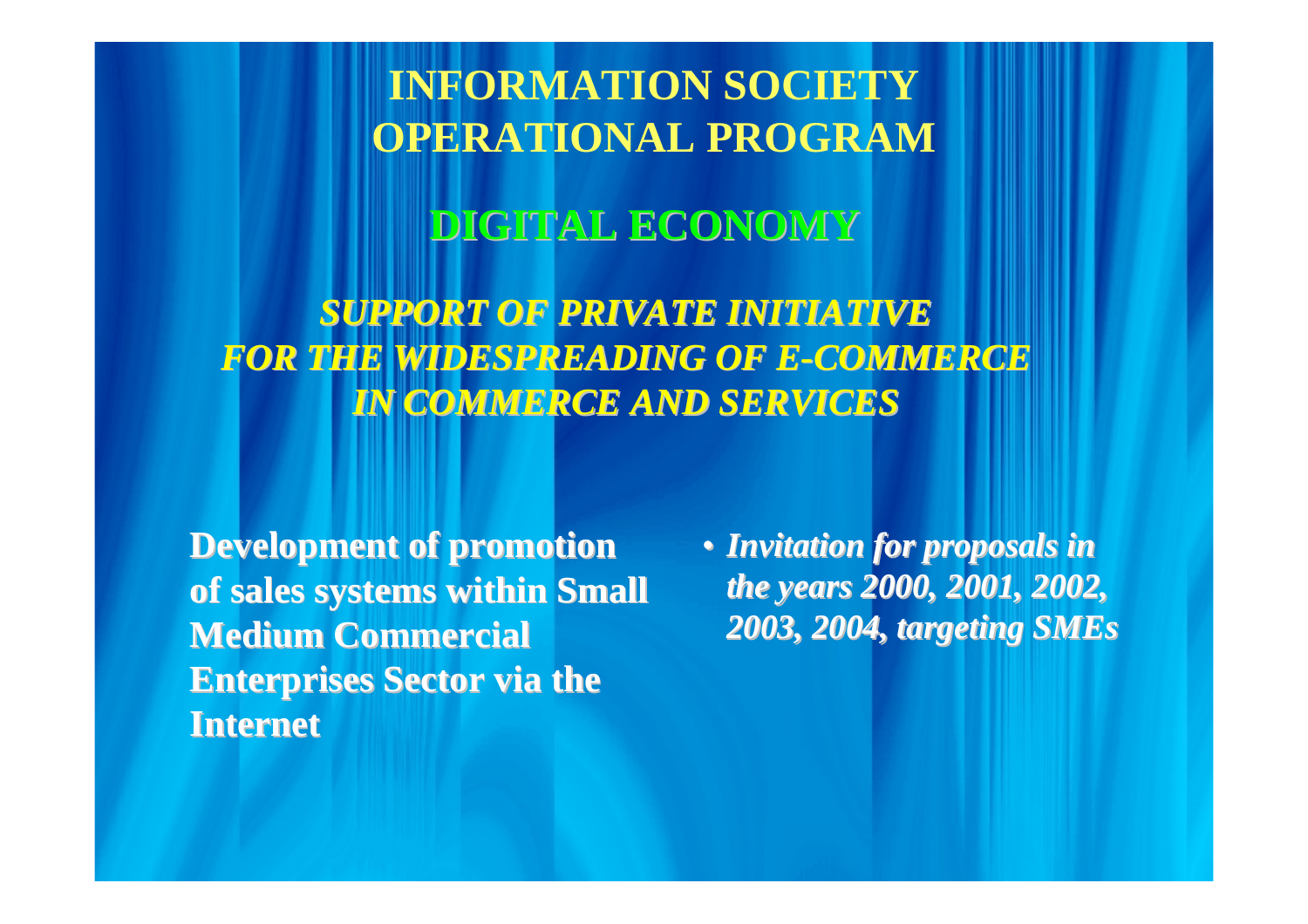*HORIZONTAL SUPPORTING ACTIONS HORIZONTAL SUPPORTING ACTIONS* **INFORMATION SOCIETY OPERATIONAL PROGRAM DIGITAL ECONOMY DIGITAL ECONOMY**

**National Committee of Electronic Commerce Electronic Commerce**

**Development of National Development of National program of awareness program of awareness and information and information dissemination for the Electronic Commerce Electronic Commerce**

• *Committee operational Cost for 6 years (2000 years (2000-2006) and structures 2006) and structures for observation of the project for observation of the project*

• *End of 2000: Realization of awareness campains, websites awareness campains, websites creation etc creation etc*

• *June 2001: Creation of June 2001: Creation of permanent extcibition places permanent extcibition places*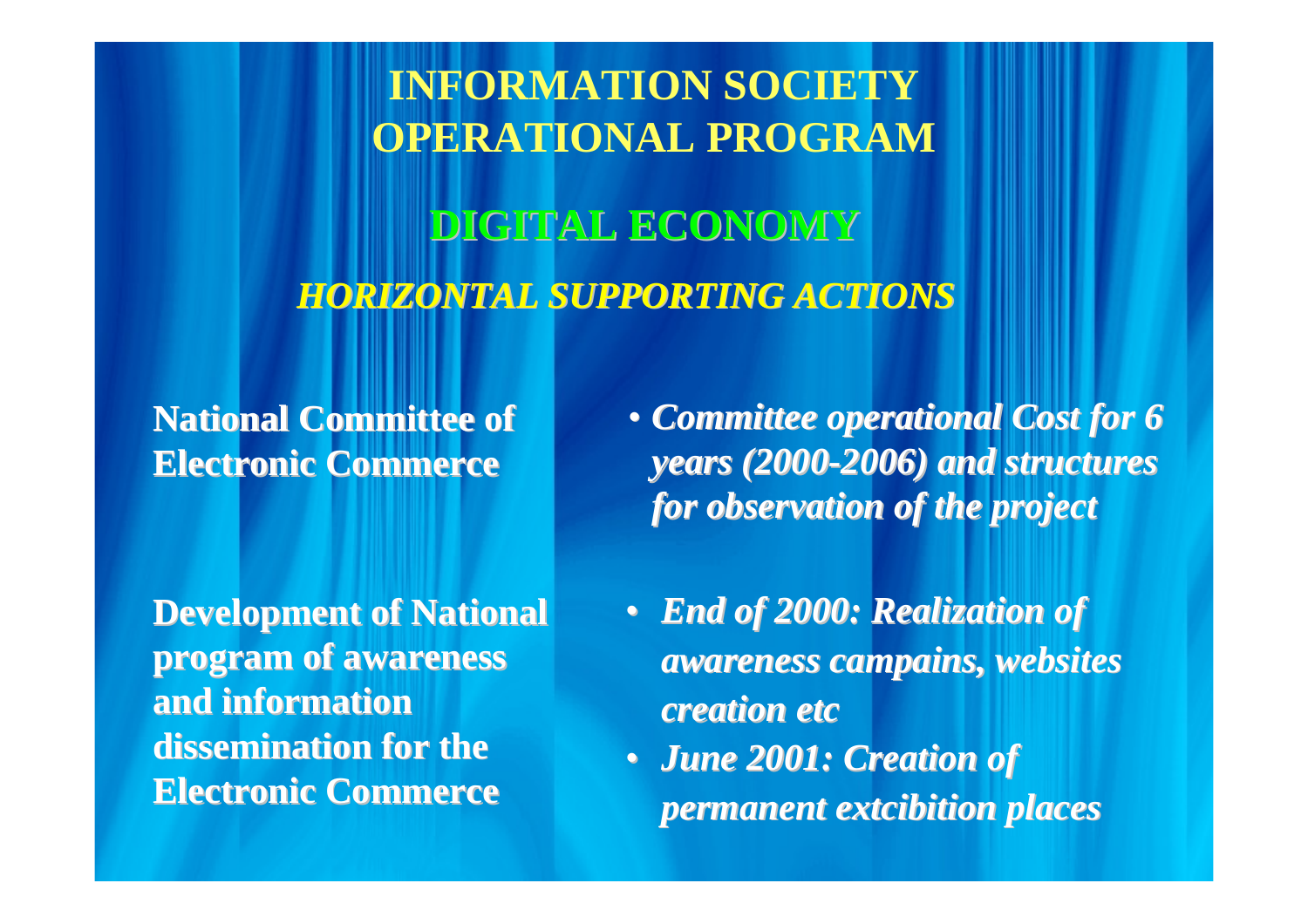**INFORMATION SOCIETY OPERATIONAL PROGRAM** *HORIZONTAL SUPPORTING ACTIONS HORIZONTAL SUPPORTING ACTIONS* **DIGITAL ECONOMY DIGITAL ECONOMY**

**Consumer Protection Consumer ProtectionSubstructures** 

• *End of 2000: Study End of 2000: Study* • *Beginning of 2001: Beginning of 2001: Creation of portal Creation of portal*

**Awareness Actions Awareness Actions**

• *2001-2003:* Awareness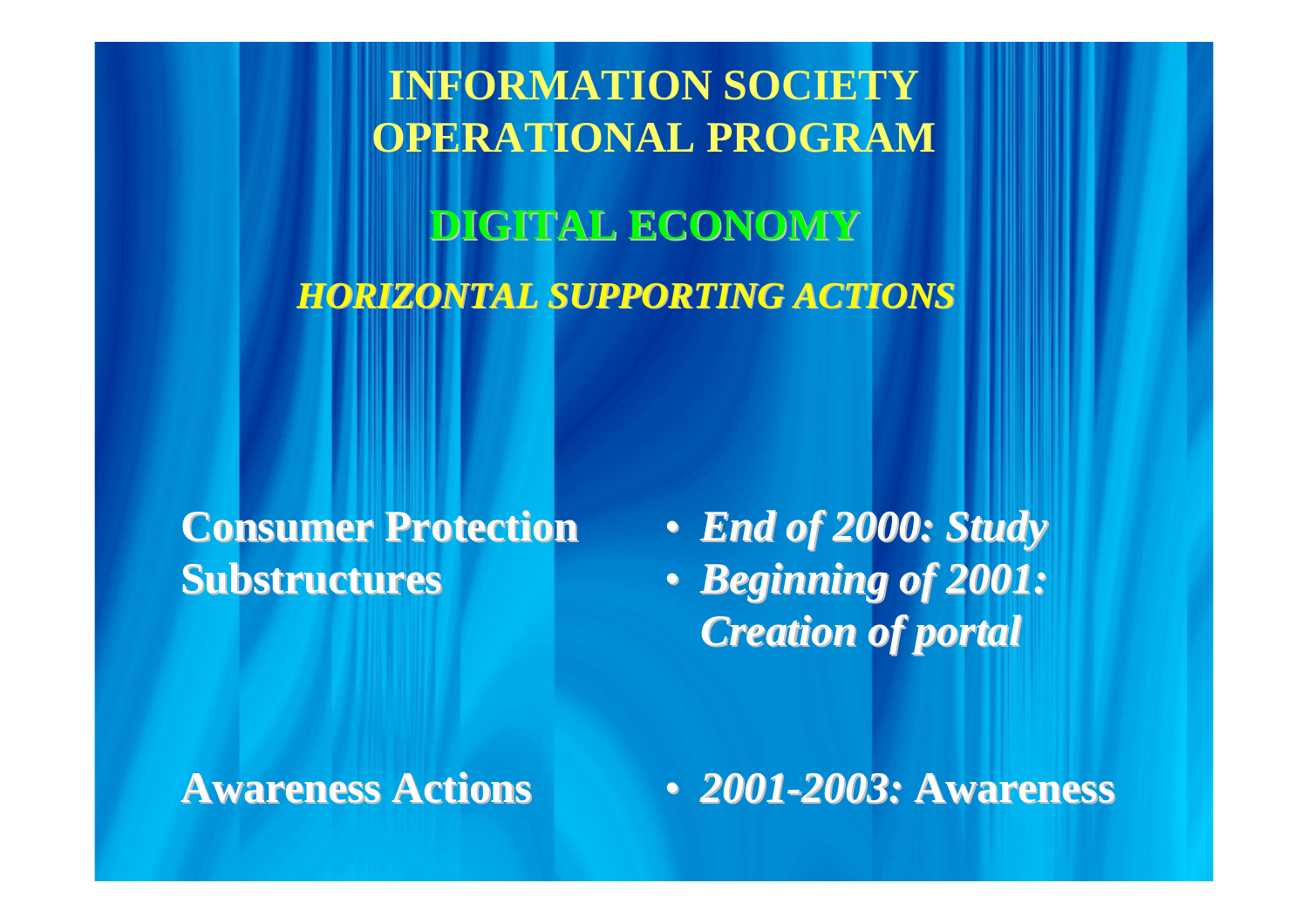## **INFORMATION SOCIETY OPERATIONAL PROGRAM**

# **DIGITAL ECONOMY DIGITAL ECONOMY**

### *HORIZONTAL SUPPORTING ACTIONS HORIZONTAL SUPPORTING ACTIONS*

- **Establishment & operation of Establishment & operation of substructure for electronic substructure for electronic**  request & approvement for **trademarks trademarks**
- Substructure development for **public accessing of General public accessing of General Secretary's of Commerce financial information financial information**
- *End of 2000: Study End of 2000: Study* • *Beginning of 2001: System Creation Beginning of 2001: System Creation*  • *2001-2003: Development 2003: Development*
- *Beginning of 2001: Determination Beginning of 2001: Determination of system specifications of system specifications*
- *Beginning of 2002: Running pilot Beginning of 2002: Running pilot project project*
- *Beginning of 2003: Creation of Beginning of 2003: Creation of decentralised database at prefecture level*
- *2004 : Completion 2004 : Completion*